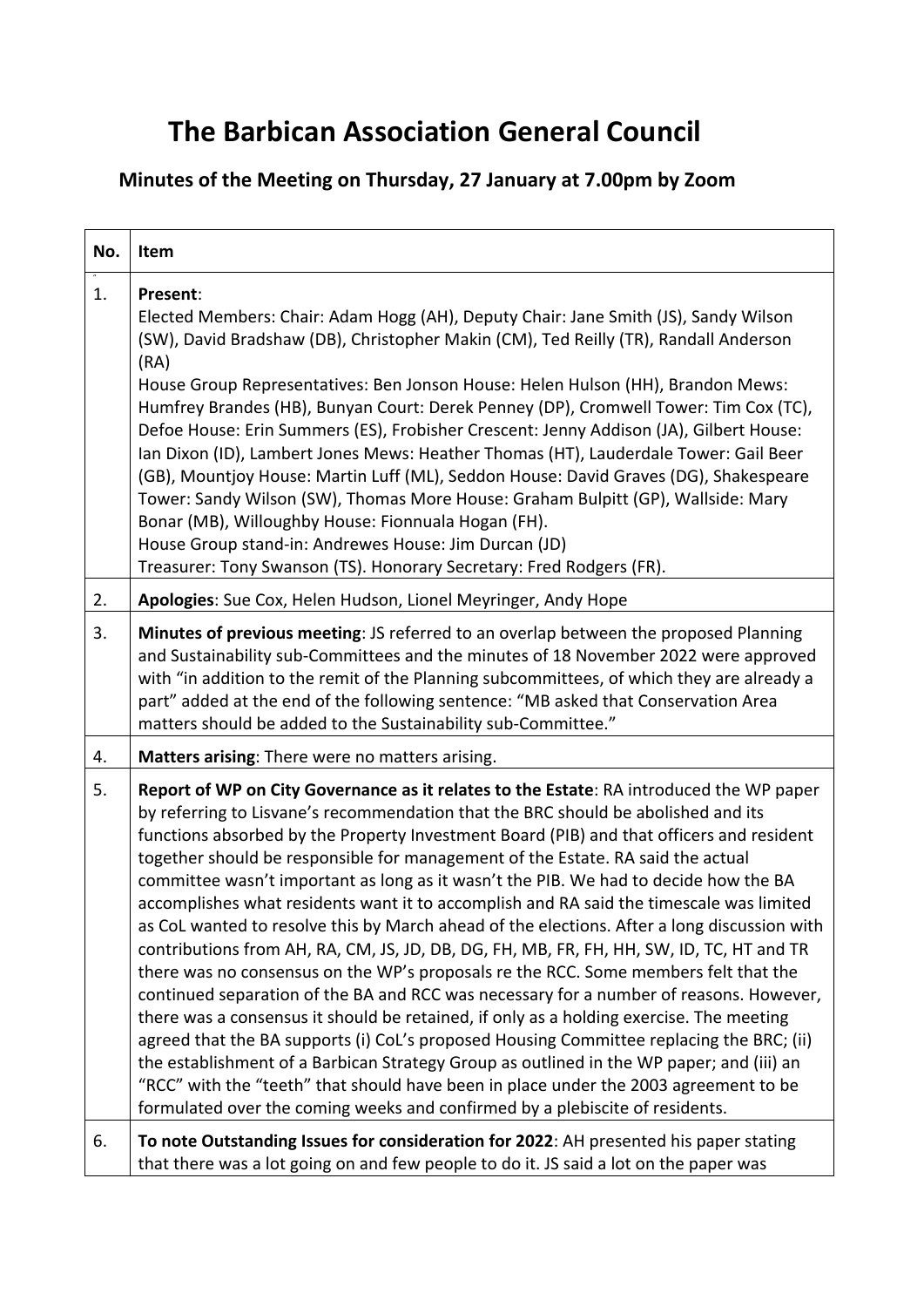|    | already being dealt with and JD pointed out there was duplication between BA and RCC<br>over matters like climate change and underfloor heating. AH, TR and SW disagreed. MB<br>said that House Groups needed to organise so more people were engaged. HB pointed out<br>it was hard for small blocks to organise house groups to be RTAs but Brandon Mews<br>residents had been able to and had benefited from it. HH said it was difficult to get<br>additional members for BJH Committee. AH was still of the opinion that too much had to<br>be done by too few.                                                                                                                                                                                                                                                                                                                                                                                                                                                                                                                                                                                                                                                                                                                                                                                                                                                                                                                                                                                                                                                                                                                                                                      |
|----|-------------------------------------------------------------------------------------------------------------------------------------------------------------------------------------------------------------------------------------------------------------------------------------------------------------------------------------------------------------------------------------------------------------------------------------------------------------------------------------------------------------------------------------------------------------------------------------------------------------------------------------------------------------------------------------------------------------------------------------------------------------------------------------------------------------------------------------------------------------------------------------------------------------------------------------------------------------------------------------------------------------------------------------------------------------------------------------------------------------------------------------------------------------------------------------------------------------------------------------------------------------------------------------------------------------------------------------------------------------------------------------------------------------------------------------------------------------------------------------------------------------------------------------------------------------------------------------------------------------------------------------------------------------------------------------------------------------------------------------------|
| 7. | To consider appointment of Chairs for Sub Committees: AH announced that JS had<br>agreed to chair the Planning sub-Committee and FR had agreed to chair the Sustainability<br>Committee. Volunteers were required to chair the other two and AH hoped they would be<br>forthcoming by the AGM. GB said it was important for residents to feel they were<br>achieving something otherwise they stopped being involved, especially if they were<br>working. HH said it was difficult getting anyone to join the BJH committee. AH said House<br>Groups should see what residents are interested in. JS said we shouldn't beat ourselves up<br>over this. When there are issues residents care about, they get involved. Many issues the<br>BA picks up are important but not things that residents should be expected to get excited<br>about. JN suggested using the website to seek volunteers. DB agreed with JS and said the<br>Newsletter was appealing for volunteers. Both TR and CM mentioned CoL's attitude to<br>representation, particularly from elected representatives. The feeling been that the "very<br>few, same people" were zealots. Both AH and JA mentioned this attitude in the recent<br>Centre meeting. GP said there was an underlying need to join membership up across the<br>Estate.                                                                                                                                                                                                                                                                                                                                                                                                                           |
| 8. | Podium Waterproofing Project: AH referred to Helen Hudson's email to the members. It<br>was agreed that SW would act as the liaison for the House Group representatives.                                                                                                                                                                                                                                                                                                                                                                                                                                                                                                                                                                                                                                                                                                                                                                                                                                                                                                                                                                                                                                                                                                                                                                                                                                                                                                                                                                                                                                                                                                                                                                  |
| 9. | <b>Updates for information:</b>                                                                                                                                                                                                                                                                                                                                                                                                                                                                                                                                                                                                                                                                                                                                                                                                                                                                                                                                                                                                                                                                                                                                                                                                                                                                                                                                                                                                                                                                                                                                                                                                                                                                                                           |
|    | Car Park Attendants/Concierge: CM referred to the City Solicitor's opinion that CoL was<br>able to increase the residents' contribution to the CPAs' costs, which DB confirmed. CM<br>asked if the BA should take legal advice but MB, FH, JS, DG, FR and DB thought any<br>response would be premature until we knew what CoL would be proposing for April<br>onwards but any legal fees would need to be strictly controlled. Both JD and RA said we<br>couldn't allow any suggestion we weren't keeping our bargain but FR was concerned<br>about the position of the CPAs themselves and that residents should pay for the service<br>they get. An opinion was expressed that CoL could interpret leases to enable increasing<br>share of the cost.<br>As far as the Leasehold Service Charge WP is concerned, AH reported that, at last,<br>information is flowing through though not all there yet but officers are joining in. LSCWP<br>has split into two groups one looking at the financials and the other at the organisation.<br>The process to date involves analysing the information and asking supplementary<br>questions for clarification and LSCWP has begun to start questioning the logic of why the<br>BEO does it in the way it does and are there opportunities for improvement.<br>LSCWP believes it has sufficient resources within the group to complete the work by the<br>end of March. This will be dependent on officers taking it seriously and, so far, there is no<br>evidence that they aren't but LSCWP is conscious of the need to give residents progress<br>reports but it is difficult to give detail on account of the confidentiality and sensitivity<br>involved when looking at organisations |